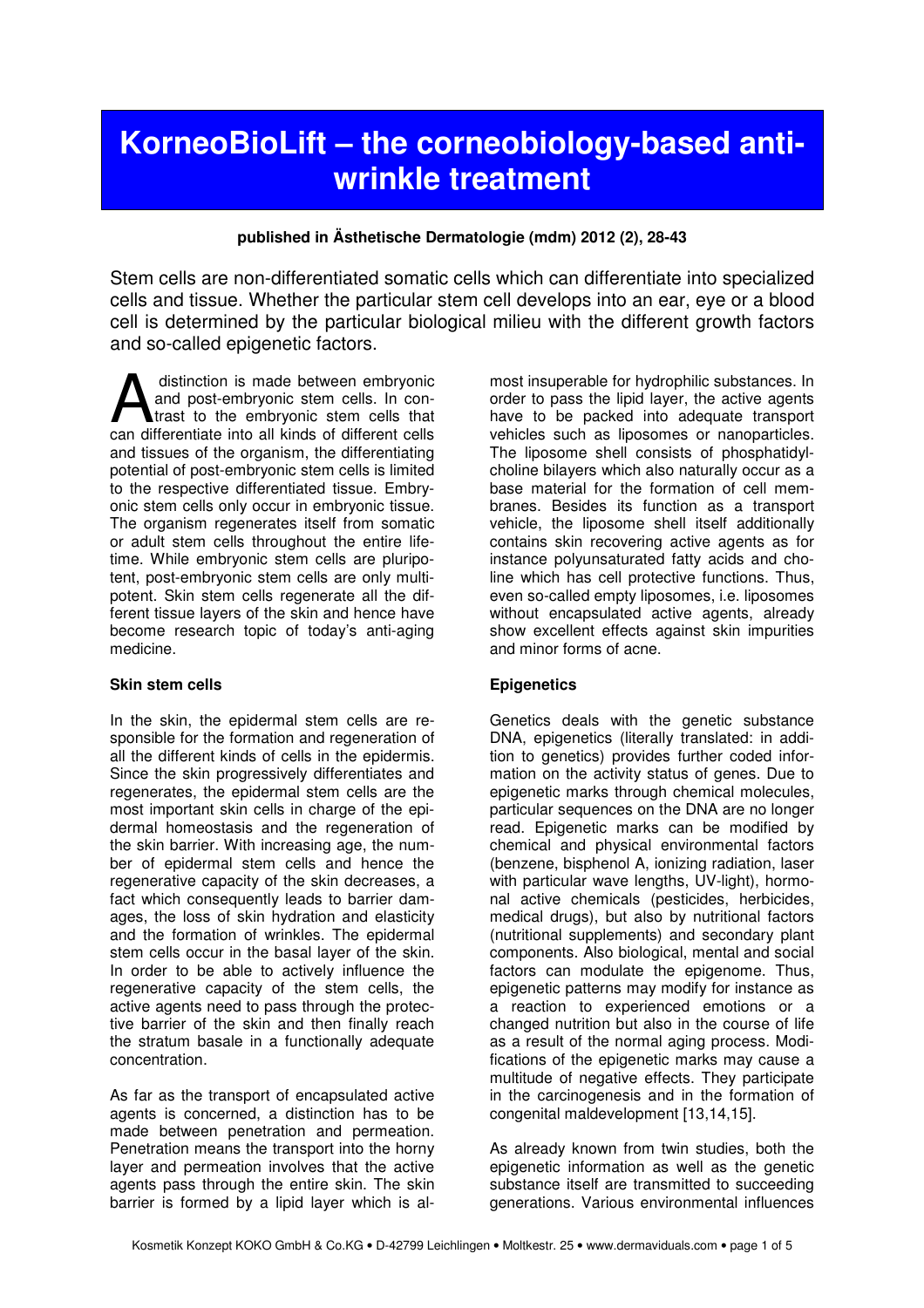but also the personal lifestyle can modify the activity state of genes and these particular modifications can be transmitted to the succeeding generations. In order that the particular organs and tissues can develop, a variety of different genes needs to be read. With a few exceptions only, this process is generally controlled by epigenetic marks and transcription functions without modifying the DNA. Skin cells and nerve cells, for instance, are equipped with the identical genetic material although they fulfill different functions within the organism. Particular sections of the human genome are disconnected by epigenetic mechanisms. Environmental influences such as UV light, medical drugs, hormones or viruses however can "reactivate" these sequences by modifying the DNA methylation pattern. Epigenetic marks are easier to change than the DNA sequence itself. If the mechanisms are known, which will cause health damages, preventive measures can be taken by avoiding unfavorable influences on the one hand, whereas on the other hand pharmacological and dietetic regulatory measures could be realized in order to repair the damages occurred [16]. In the cosmetic field, attempts have been made with vegetable epigenetic factors to protect the skin from premature aging processes and achieve a rejuvenation of the skin.

## **Stem cells from the old apple variety "Uttwiler Spätlauber"**

Plant stem cells have been studied in terms of their regenerating potential for the dermal stem cells. An extract has been isolated from stem cells of the old apple variety "Uttwiler Spätlauber" and encapsulated into liposomes for cosmetic formulations. The regenerative and cell recovering effects however are not attributed to the stem cells but to the epigenetic factors due to the fact that vegetable stem cells only can regenerate vegetable tissue but not the human skin. Epigenetic factors support stem cells in their differentiation. These socalled phytofactors are supposed to protect the dermal stem cells and prevent the skin aging process [1]. Vegetable phytohormones for instance also show hormonally stimulating effects on the human skin. The effects of the apple stem cell extract on human skin cells however have only been studied in cell cultures. Whether liposomally encapsulated epigenetic factors, mixed into a cream and applied on the skin ever reach the stratum basale in adequate concentration, hence the area where the dermal stem cells reside, has not yet been proved. It can rather be assumed that other vegetable actives as for instance the phytohormones gained from the stem cell extract improve the skin hydration and elasticity and in this way smooth out the wrinkles.

## **3S-Therapy (Stimulated-Self-Serum Skin Therapy or Dracula-Therapy)**

In the United States, platelet rich plasma (PRP) has been applied for years to accelerate the wound healing process of sports injuries. Dr. Daniel Sister, the French anti-aging specialist, was the first to introduce this therapy, called 3 S or Dracula Therapy, in cosmetic applications for the revitalization of the skin. Platelet rich plasma is gained from a blood sample and then used for mesotherapy or for the wrinkle injection treatment. Growth factors are released from the blood platelets, mesenchymal stem cells activated and DNA repair mechanisms stimulated, wound healings are accelerated and the collagen synthesis by fibroblasts is stimulated. The skin is tightened, the skin texture improved and the wrinkles are smoothed out. As we are dealing with natural substances of the skin, they will not cause the side effects known of synthetic fillers such as allergies, intolerances or granulomas.

# **NO production in the skin**

In the course of evolution, organisms have learned to develop effective mechanisms against the negative influence of free radicals in order to protect the natural structures of the body. In the so-called power plants of the cells, the mitochondria, the body systematically applies free radicals in order to generate energy. Other physiological processes utilize nitrogen radicals, as for instance nitrogen monoxide (NO), as a mediator in the signal transfer in nerve cells and for the triggering of the planned cell death (apoptosis) of epidermal cells. A number of natural enzymes of the skin generate specifically defined radicals, whereas others provide for their destruction. This leads to the conclusion that specific steady-state levels of natural radicals of the body are not only present in the different skin layers but rather seem to essentially contribute to the epidermal homeostasis. Upward deviations from this natural homeostasis over a certain period of time are called "chronic oxidative stress", downward deviations are designated as "reductive stress". Such deviations are observed in connection with pathological processes such as chronic inflammatory processes, degenerative processes such as arteriosclerosis, Alzheimer's disease, diabetes but also with chronic skin diseases and barrier disorders. Hence, radical scavengers in appropriate concentration are important factors in the skin care and should be adequately integrated into the treatment. It should be men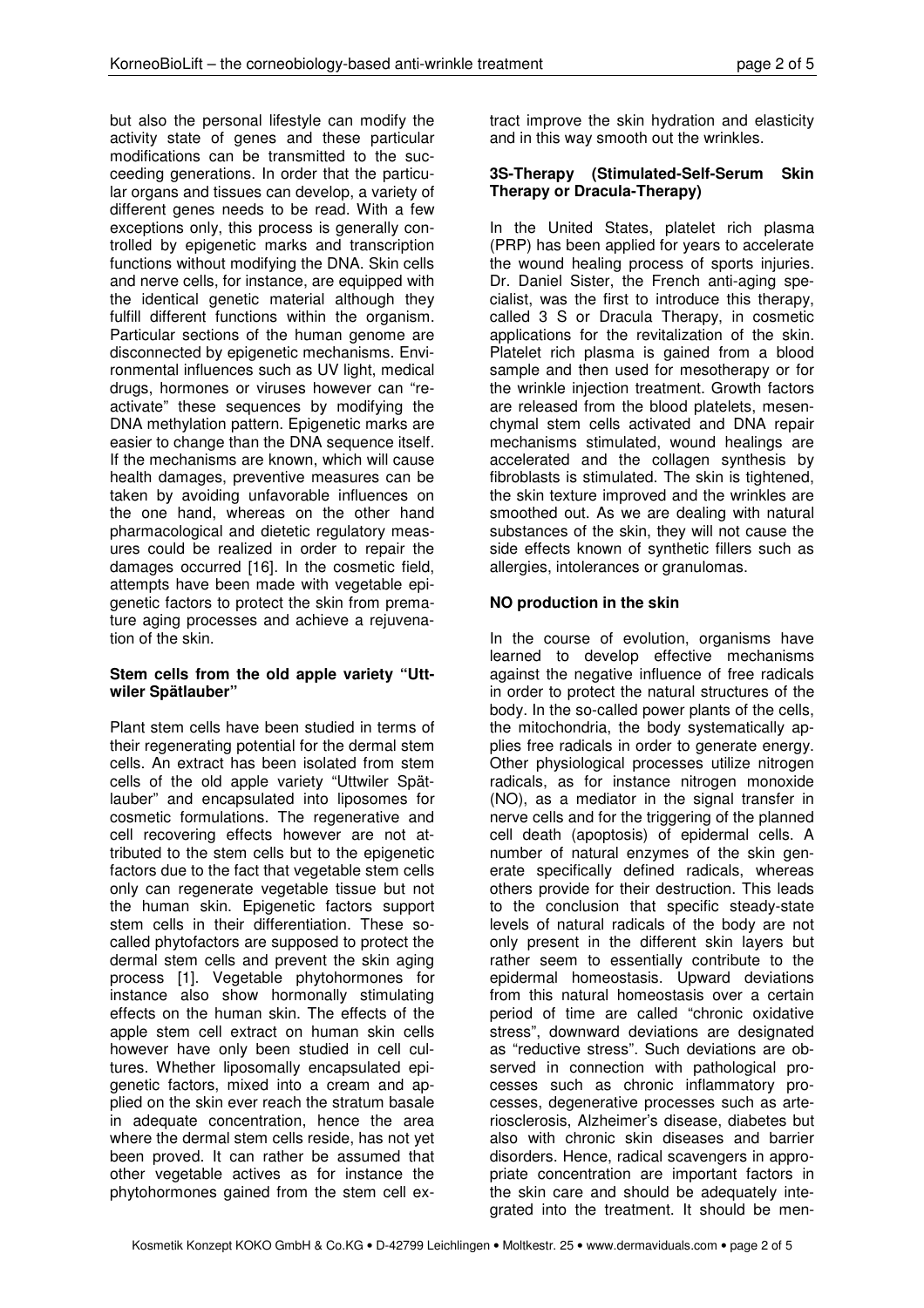tioned though that there are rather few data regarding the concentration of free radicals in the epidermis and dermis.

In this context, a short discussion of the apoptosis (planned cell death) of the skin cells is indicated. On their way from the reducing milieu of the basal layer into the oxidizing atmosphere in the upper section of the stratum corneum, the keratinocytes (from their formation from stem cells up to the akaryote corneocytes) pass a transition area where the adequate formulation of the "steady state redox condition" is essential. In the upper part of the stratum corneum, oxidizing attacks from the outside need to be successfully warded off. In this very critical zone, a multitude of different nitrogen containing substances is found which, among others, result from the degradation of membrane forming phospholipids, sphingomyelins and proteins. In higher concentrations, the nitrogen containing substances are rather effective radical and ROS scavengers. On the one hand, they can modify reactive radicals into inert radicals and on the other hand, they can directly react with peroxides and atmospheric nitric oxides.

Whereas already smallest amounts of the enzymatic radical scavengers such as SOD (superoxide dismutase), glutathione peroxidase, catalase and thioredoxin that occur in epidermal cells, quickly and very effectively degrade oxygen compounds, nitrogen compounds compensate their inferior reactivity with higher concentrations and rather show unspecific reactions. Since many of the radical scavengers belong to the NMF (Natural Moisturizing Factor) and contribute to the osmotic equilibrium of the skin, it is recommended to adequately adapt the formulation of skin care products to the NMF. Moisturizers play an important role in the skin [10,11]. They increase the elasticity of the skin and have a tightening effect. About 40 percent of the natural NMF consist of amino acids which are not only responsible for the hydration balance of the skin but also influence the osmotic equilibrium. The fact that the amino acids and urea of the skin also represent a natural skin protection against ROS (Reactive Oxygen Species) and hence against radicals still is rather unknown [17,18]. The following examples for the destruction of nitrite which forms of nitric oxide radicals may illustrate the process:

Destruction through glycine  $H_2N\text{-}\text{CH}_2\text{-}\text{COOH} + \text{NO}_2 \rightarrow \text{HO-}\text{CH}_2\text{-}\text{COO} + \text{N}_2$  $+ H<sub>2</sub>O$ Destruction through urea:  $H_2N$ -CO-N $H_2 + 2 \overline{N}O_2 \rightarrow CO_3^2 + 2 \overline{N}_2 + 2 \overline{H}_2O$ 

In contrast to nitric oxide radicals which are harmful for the skin, nitrogen monoxide (NO) is a natural messenger substance of the body that participates in numerous metabolism processes as e.g. the control of the blood pressure. NO is formed from the amino acid Larginin by specific enzymes in line with the demand. Bioactive nitrogen monoxide can also be formed through non-enzymatic process. This occurs by photolysis of nitrite  $(NO<sub>2</sub>)$  and nitrosated proteins, i.e. S-nitroso-albumin. Blue light (453 nm) releases nitrogen monoxide in the deeper layers of the human skin. The skin is equipped with relatively high concentrations of copper ions and nitrite and has a low pH level of 5.5 to 6. A radiation with blue light leads to the formation of nitrogen monoxide from nitrite. NO reduces inflammatory processes, supports the regeneration of the skin and inhibits fibrosis [2]. NO-induced signaling pathways lead to a reduction of the intracellular calcium concentration in the muscular cells and hence cause a relaxation of the mimic muscles. In this way the wrinkles are reduced and the skin is tightened [3,4]. Blue light with a wave length of 453 nm up to the radiation dose of 250 J/cm<sup>2</sup> has no toxic effects on skin cells and causes a higher proliferation and differentiation rate in human keratinocytes and endothelium cells [5].

The most important advantage of blue light radiation is its natural approach. Exclusively the natural processes of the body are stimulated and endogenic NO is released without any external application of chemical or pharmaceutical substances. The discovery of nitrogen monoxide as a signaling substance for muscle cell relaxation by Robert F. Furchgott, Louis J. Ignarro and Ferid Murad has been rewarded with the Nobel Prize for Medicine as long as 1998 [6]. A number of additional protective characteristics of nitrogen monoxide complement these processes and protect the cells from oxidative stress in a variety of different ways. Already low NO concentrations can intensify essential components of the antioxidative protection as for instance the glutathione metabolism (GSH) by forming S-nitroso-glutathion. Since it is a weak radical, it is able to react with highly reactive radicals and hence prevents DNA damages, damages of the cell membrane through lipid peroxidation as well as the oxidation of proteins which are essential for the cell functions [7,8,12].

### **KorneoBioLift – an autologous cell therapy for the anti-wrinkle treatment**

The 3S therapy has been further refined by the Institute of Applied Corneotherapy (IAK) at Leichlingen, Germany. With the help of a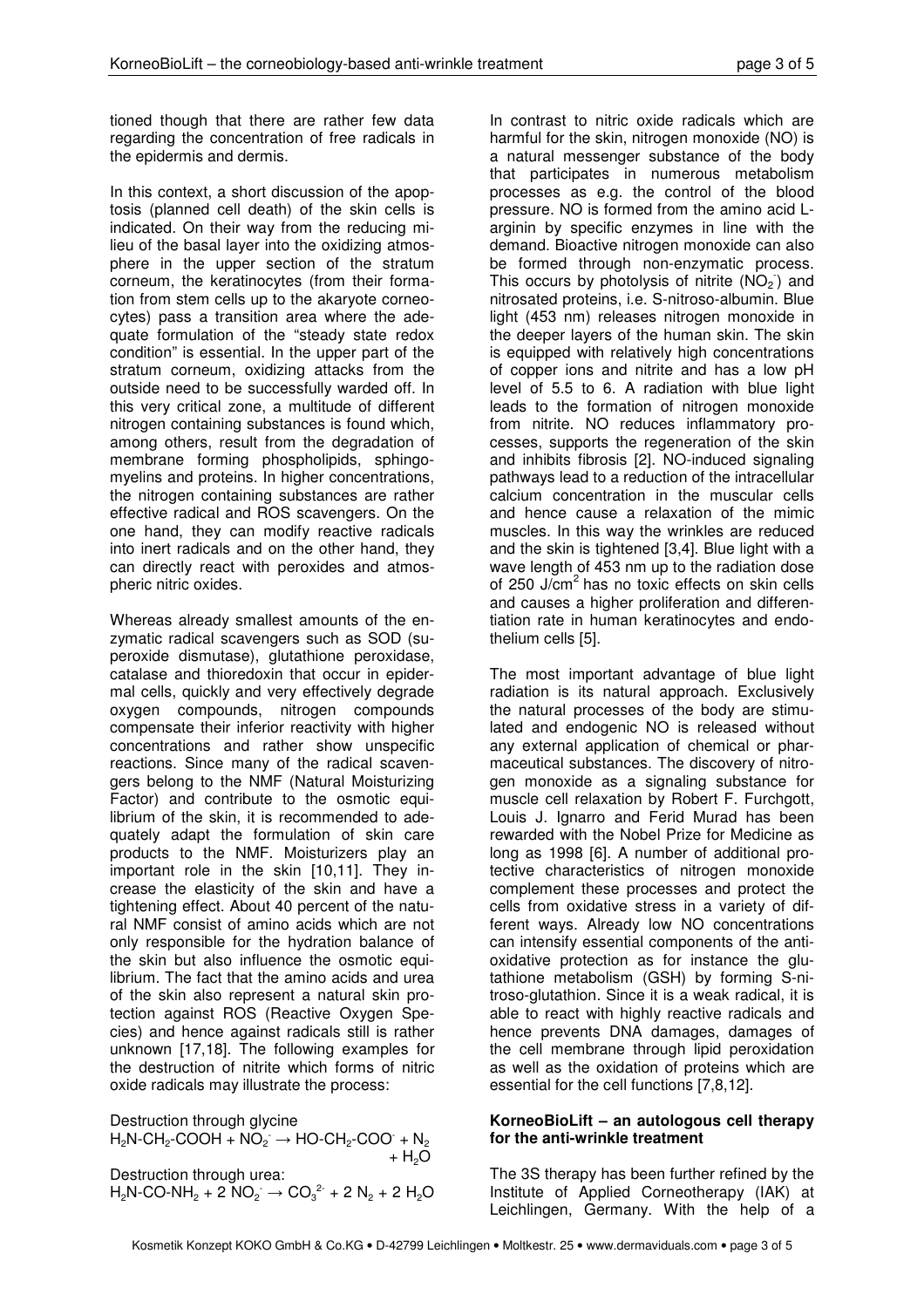patented specialized system for molecular  $diagonostics$  (CPT<sup>TM</sup> Cell Preparation Tube), mononuclear cells and adult stem cells have been isolated from 20 ml of blood. By means of centrifugation, a  $FICOLL^M$  gradient evolves and separates the erythrocytes from the remaining cells. Growth factors, vital substances and epigenetic factors concentrate with the stem cells in the plasma. Subsequently trace elements such as copper, zinc, manganese and amino acids as for instance L-Arginin are added to the cells via transfer system and the cell suspension is irradiated with blue light in order to stimulate the nitrogen monoxide formation. The cell suspension then is transferred into injection syringes via sterile system and used for mesotherapy or anti-wrinkle injections. In the dermis and lower epidermis, the NO induced metabolic processes cause a relaxation of the mimic muscles and a stimulated collagen synthesis by the fibroblasts.

# **Anti-wrinkle Treatment**

After the injection treatment of the wrinkles, a mixture of 4 ml of the cell suspension, 4 ml of Liposome NMF complex and 2 ml of Boswellia nanoparticles (KOKO GmbH & Co. KG, Leichlingen, Germany) is sparingly applied on the skin and then irradiated with blue light for about 10 minutes. The process is followed by radiofrequency treatment (2.2 MHz, 15 Watt, 5 minutes, temperature of 38-40°C, applied with RadioSurg 2200, Meyer-Haake GmbH, Ober-Mörlen, Germany) [9]. About one week after this specific wrinkle treatment, a mesotherapy will be applied.

# **Mesotherapy**

After the skin has been cleansed, it is irradiated with blue light for about 5 minutes. A mixture of 2 ml of Anti wrinkle serum, 1 ml of Liposome concentrate Plus with azelaic acid and 1 ml of Boswellia nanoparticles in a 20 ml DMS® Vitamin mask (KOKO GmbH & Co. KG, Leichlingen, Germany) is applied on the skin. Subsequent to a micro needling treatment (Dermaroller® , 0.25 mm), a lymphatic drainage will follow in order to massage the active agent residues into the skin.

KorneoBioLift comprises 3 treatment sequences with anti-wrinkle treatment and mesotherapy. The corneobiology-based skin treatment is a completely natural approach developed to sustainably revitalize the skin, smoothen out wrinkles and restore the elasticity and hydration. The collagen synthesis in the fibroblasts of the skin is stimulated. Already shortly after the treatment an improved skin condition with smoothed wrinkles is visible and measurable. In contrast to the Dracula therapy, the KorneoBioLift treatment additionally activates the enriched mononuclear cells and mesenchymal stem cells with vital substances and blue light radiations.

KorneoBioLift is a safe and natural anti-wrinkle treatment and revitalization of the skin, using stem cells and growth factors gained from the own blood. Allergies and intolerances hence are avoided. Granulomas as known from traditional filler treatments have not been observed. Almost immediately after the treatment the patients are again fit for socializing. Only in very rare cases, hematomas may appear on the injection spots which however are quickly reabsorbed.

KorneoBioLift is an innovative medical procedure applied by the esthetic dermatologist and utilizes the natural biochemical metabolic processes in the skin for skin rejuvenation and anti-wrinkle treatment. The specific treatment requires detailed knowledge on the skin aging process, particularly of the facial skin in order to select a holistic treatment approach.

# **References**

- 1. Schmid, D. et al. Plant Stem Cell Extract for Longevity of Skin and Hair. SÖFW-Journal (2008) 134, 30-35.
- 2. Darmani H et al. Expression of nitric oxide synthase and transforming growth factorbeta in crush-injured tendon and synovium. Mediators Inflamm (2004) 13; 299- 305.
- 3. Gewaltig M. et al. Vasoprotection by nitric oxide: mechanisms and therapeutic potential. Cardiovasc Res (2002) 55, 250-260.
- 4. Bolotina VM et al. Nitric oxide directly activates calcium-dependent potassium channels in vascular smooth muscle. Nature (1994) 368; 850-853.
- 5. Prof. Dr. Kolb-Bachofen V: Abschlussbericht zum BMBF-Verbundprojekt "Desinfektion, Entkeimung und biologische Stimulation der menschlichen Haut durch gesundheitsfördernde Licht- und Plasmaquellen". Universität Düsseldorf, 2010.
- 6. The Nobel Prize in Physiology or Medicine 1998. http://nobelprize.org/nobel\_prizes/medicine
- /laureates/1998/ 7. Liebmann J. Blue-Light Irradiation Regulates Proliferation and Differentiation in Human Skin Cells. J Invest. Dermatol. (2010) 130; 259-269.
- 8. Dungel P et al. Illumination with blue light reactivates respiratory activity of mitochondria inhibited by nitric oxide, but not by glycerol trinitrate. Arch Biochem Biophys (2008) 471;109-15.